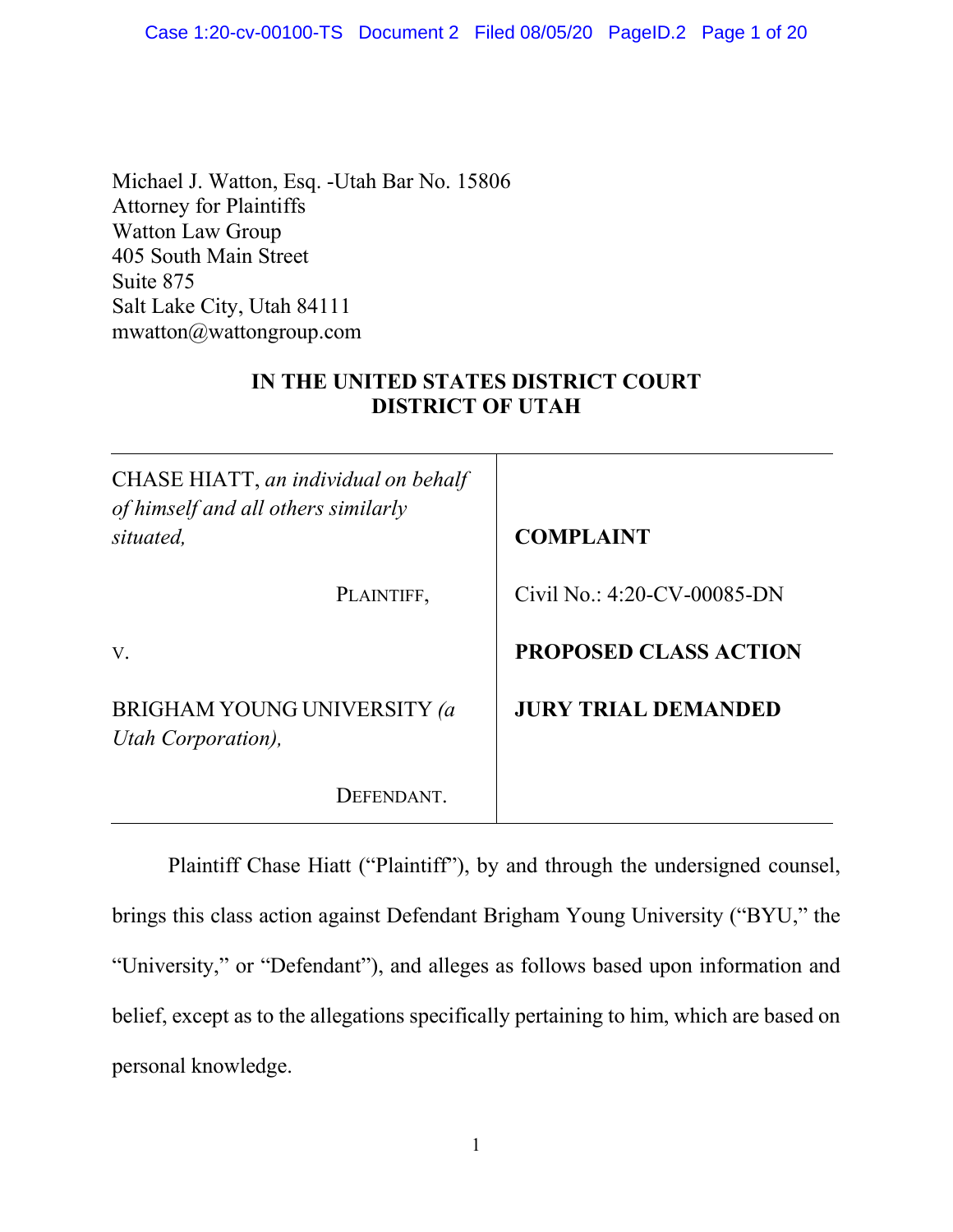#### **NATURE OF THE ACTION**

1. This is a class action lawsuit on behalf of all persons who paid tuition and/or fees to attend BYU for in person, hands-on educational services and experiences during the semesters or terms affected by Coronavirus Disease 2019 ("COVID-19"), including the Winter 2020 semester and Summer 2020 term or semester, and had their course work moved to online only learning.

2. Such individuals paid all or part of the tuition for an average semester that was between \$2,895 and \$5,970 for undergraduate students, and mandatory fees for each semester including fees that are listed on BYU's website at https://finserve.byu.edu/class-fees ("Mandatory Fees").

3. BYU has not refunded any amount of the tuition or any of the Mandatory Fees, even though it has implemented online distance learning starting in or around March 13, 2020.

4. Because of the University's response to the COVID-19 pandemic, on or about March 13, 2020, the University also stopped providing any of the services or facilities the Mandatory Fees were intended to cover.

5. The University's failure to provide the services for which tuition and the Mandatory Fees were intended to cover since approximately March 13, 2020 is a breach of the contracts and breach of the covenant of good faith and fair dealing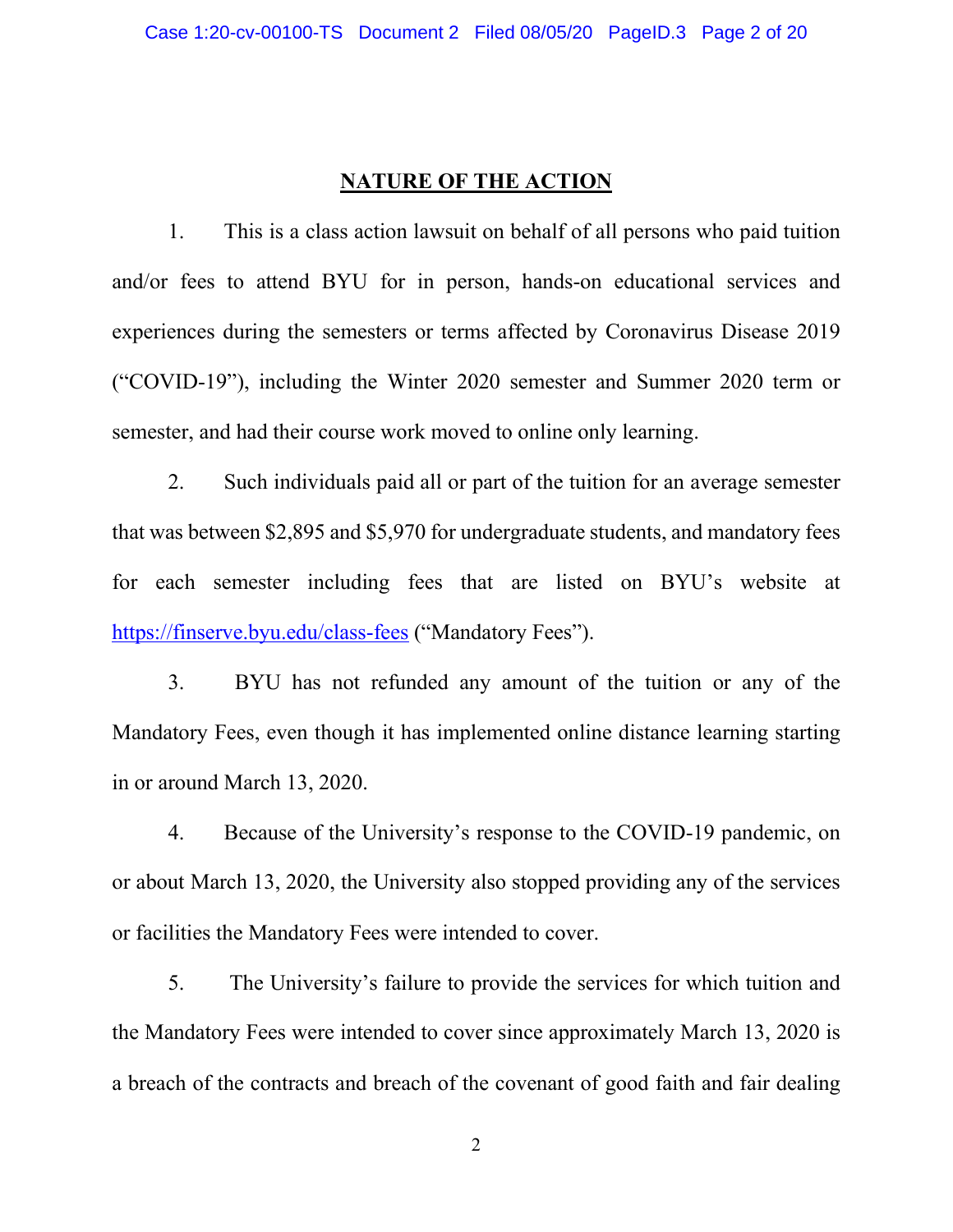between the University and Plaintiffs and the members of the Class and is unjust.

6. In short, Plaintiffs and the members of the Class have paid for tuition for a first-rate education and an on-campus, in person educational experience, with all the appurtenant benefits offered by a first-rate university, and were provided a materially deficient and insufficient alternative, which alternative constitutes a breach of the contracts entered into by Plaintiffs and the Class with the University.

7. As to the Mandatory Fees, Plaintiffs and the Class have paid fees for services and facilities which are simply not being provided; this failure also constitutes a breach of the contracts entered into by Plaintiffs and the Class with the University.

8. Plaintiffs seeks, for themselves and Class members, the University's disgorgement and return of the pro-rated portion of its tuition and Mandatory Fees, proportionate to the amount of time in the respective semesters when the University closed and switched to online only learning.

9. Plaintiffs seek for themselves and Class members protections including injunctive and declaratory relief protecting Class Members for paying the full cost of tuition and fees during the pendency of the pandemic in light of the educational services, opportunities, and experiences Defendants can actually safely provide.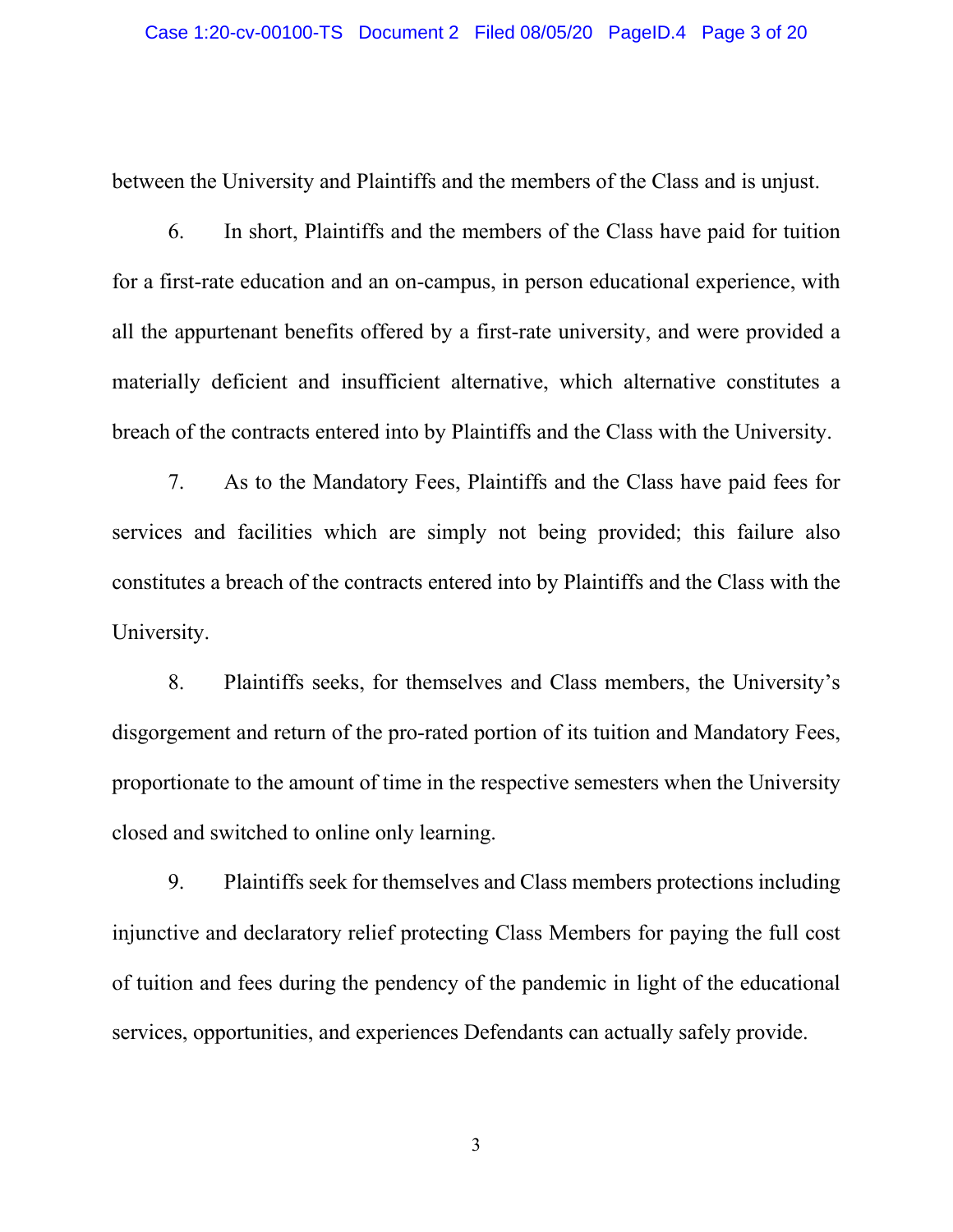#### **PARTIES**

10. Plaintiff Chase Hiatt was an undergraduate student during the Winter 2020 and Spring 2020 semesters and is enrolled for classes in the Fall 2020 with an expected graduation date of June 2021. For the Winter 2020, BYU charged Plaintiff approximately \$2,895 in tuition and fees and for Spring 2020, BYU charged Plaintiff Hiatt approximately \$1,200. Additionally, Defendant charged and the Named Plaintiff is expected to pay similar tuition and fees for the Fall 2020 semester.

11. Plaintiff Hiatt is a resident of Bountiful, Utah.

12. Plaintiff Hiatt paid tuition and fees for in-person educational services, experiences, opportunities, and other related collegiate services. Plaintiff Hiatt has not been provided a pro-rated refund of the tuition for his in-person classes that were discontinued and moved online, or the Mandatory Fee he paid after the University's facilities were closed and events were cancelled.

13. Defendant BYU is a private university in Provo, Utah. BYU is a domestic Utah non-profit corporation. BYU was founded in 1875, is owned by The Church of Jesus Christ of Latter-day Saints, and is run by its parent-organization the Church Educational System. The University offers numerous major fields for undergraduate students, as well as a number of graduate programs.

14. Defendant's undergraduate and graduate programs includes students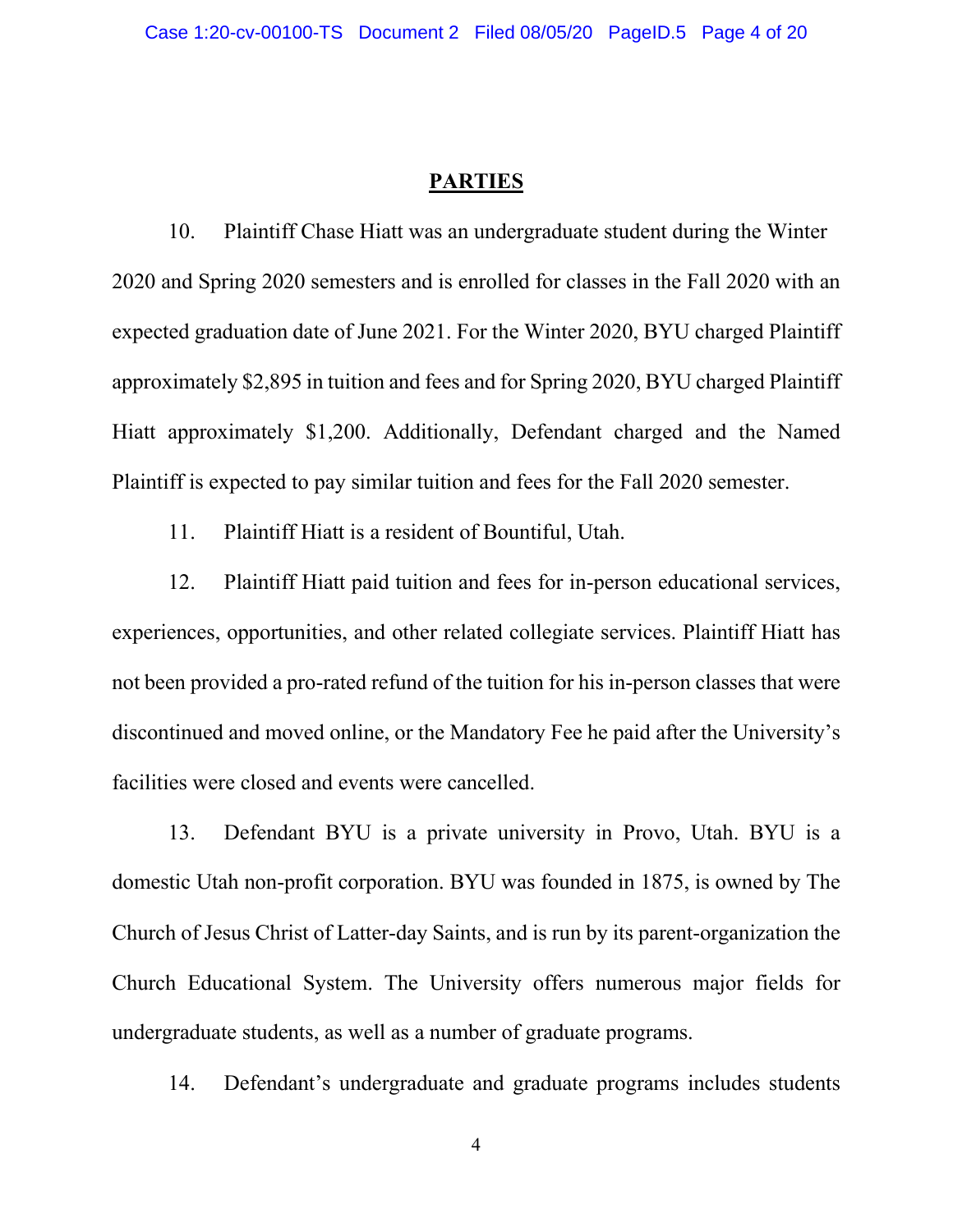from many, if not all, of the states in the country. More than two-thirds of students (the punitive class) do not reside in Utah. BYU's principal campus is located in Provo, Utah. Defendant is a citizen of Utah.

#### **JURISDICTION AND VENUE**

15. This Court has original jurisdiction under the Class Action Fairness Act, 28 U.S.C. § 1332(d)(2)(A), because the matter in controversy exceeds the sum or value of \$5,000,000, exclusive of interests and costs, and is a class action in which one or more of the other Class members are citizens of a State different from the Defendant.

16. This Court has personal jurisdiction over Defendant because it resides in this District.

17. Venue is proper in this District pursuant to 28 U.S.C. § 1391(b)(1), because Defendant resides in this District and is a resident of the state in which the District is located.

#### **FACTUAL ALLEGATIONS**.

18. Plaintiffs and Class Members paid to attend BYU's Winter and Spring 2020 semesters including tuition and the Mandatory Fees. The Winter 2020 semester at the University began on or about January 6, 2020 and ended on April 15, 2020. The Spring 2020 semester started on April 28, 2020 and ended on or around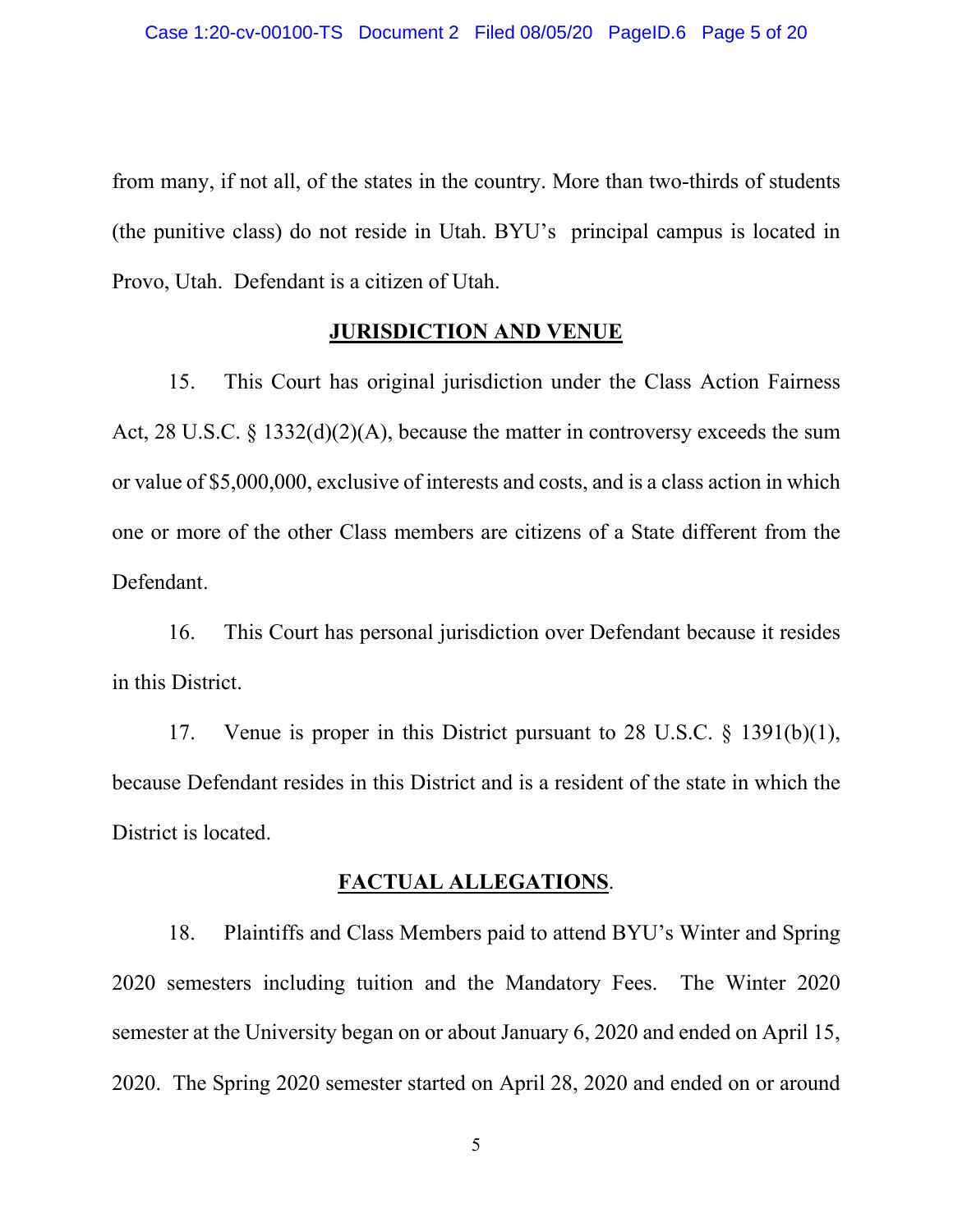June 15, 2020.

19. Tuition at the University for the Winter and Spring 2020 semesters were approximately \$2,800 to \$5,900 for undergraduate students, and ranged from \$430 to \$860 per credit hour for graduate students.

20. Plaintiffs and the members of the Class paid tuition for the benefit of on-campus live interactive instruction and an on-campus educational experience throughout the semesters.

21. On March 12, 2020, the University announced that starting on March 13, all in-person classes were to be moved online beginning on March 18.

22. Throughout March 2020, the University made public announcements adjusting educational services and opportunities that affected Plaintiffs.

23. The University has not held any in-person classes since March 13, 2020 for undergraduate students. All classes since March 13, 2020 have only been offered in a remote online format with no in-person instruction or interaction.

24. Most of the services for which the Mandatory Fees were assessed were also terminated or cancelled at or about this time, such as access to University health and wellness facilities, programs or services; fitness facilities; student events or sports; and an in-person commencement.

25. BYU has not provided reimbursement or refund information regarding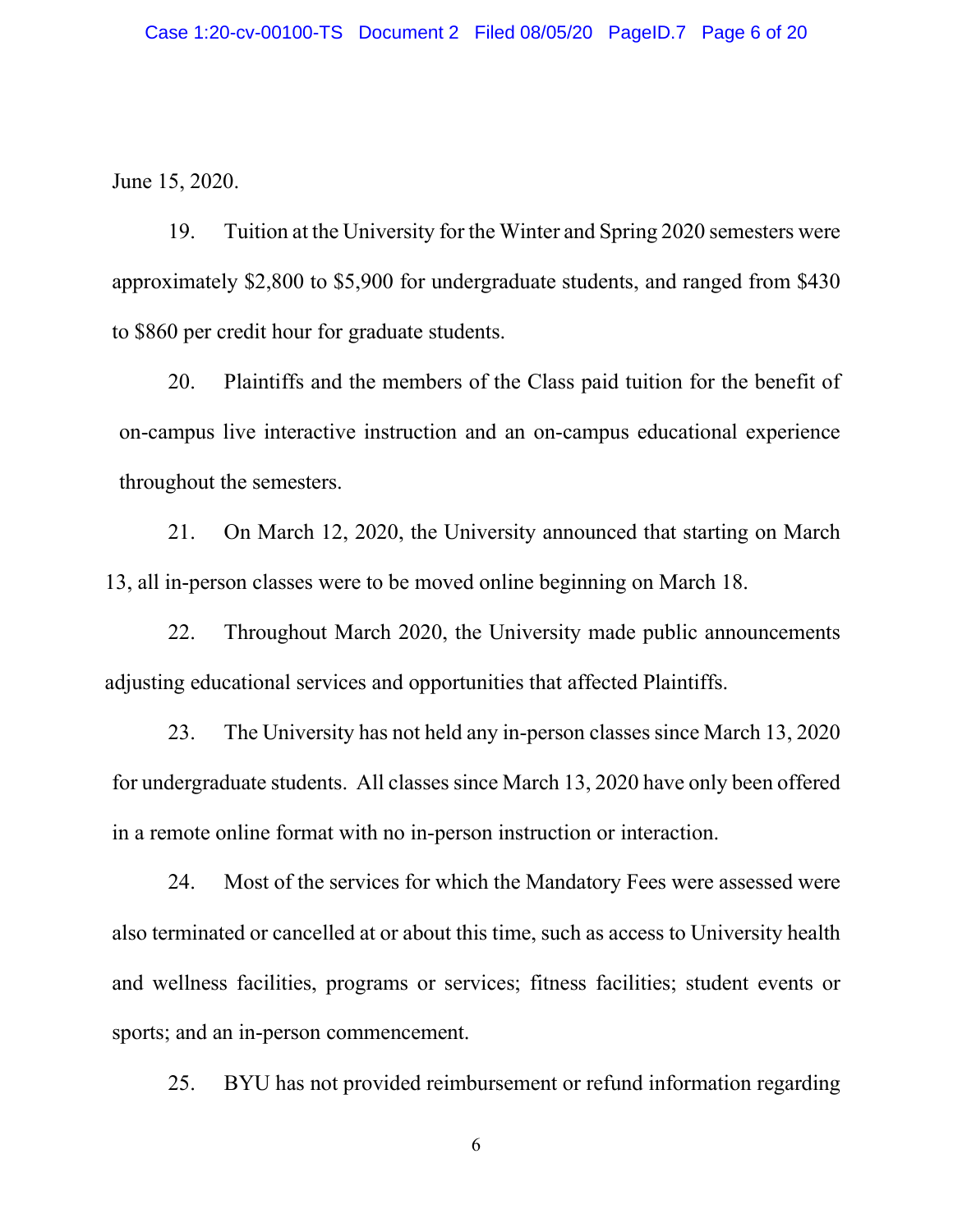tuition or the Mandatory Fees.

26. Students attending BYU's Winter 2020, Spring 2020, Summer 2020 and Fall 2020 semesters did not choose to attend an online only institution of higher learning, but instead chose to enroll in the University's in-person educational programs – with the understanding that BYU would provide in person educational opportunities, services, and experiences.

27. On its website, BYU markets the University's on-campus experience and opportunities as a benefit to students.

28. The online learning options being offered to BYU's students are subpar in practically every aspect as compared to what the educational experience afforded Plaintiffs and the members of the Class once was. During the online portion of the Winter, Spring, and Summer 2020 semesters, BYU principally used programs by which previously recorded lectures were posted online for students to view on their own, or by virtual Zoom meetings. Therefore, there was a lack of classroom interaction among teachers and students and among students that is instrumental in educational development and instruction.

29. The online formats being used by BYU do not require memorization or the development of strong study skills given the absence of any possibility of being called on in class and the ability to consult books and other materials when taking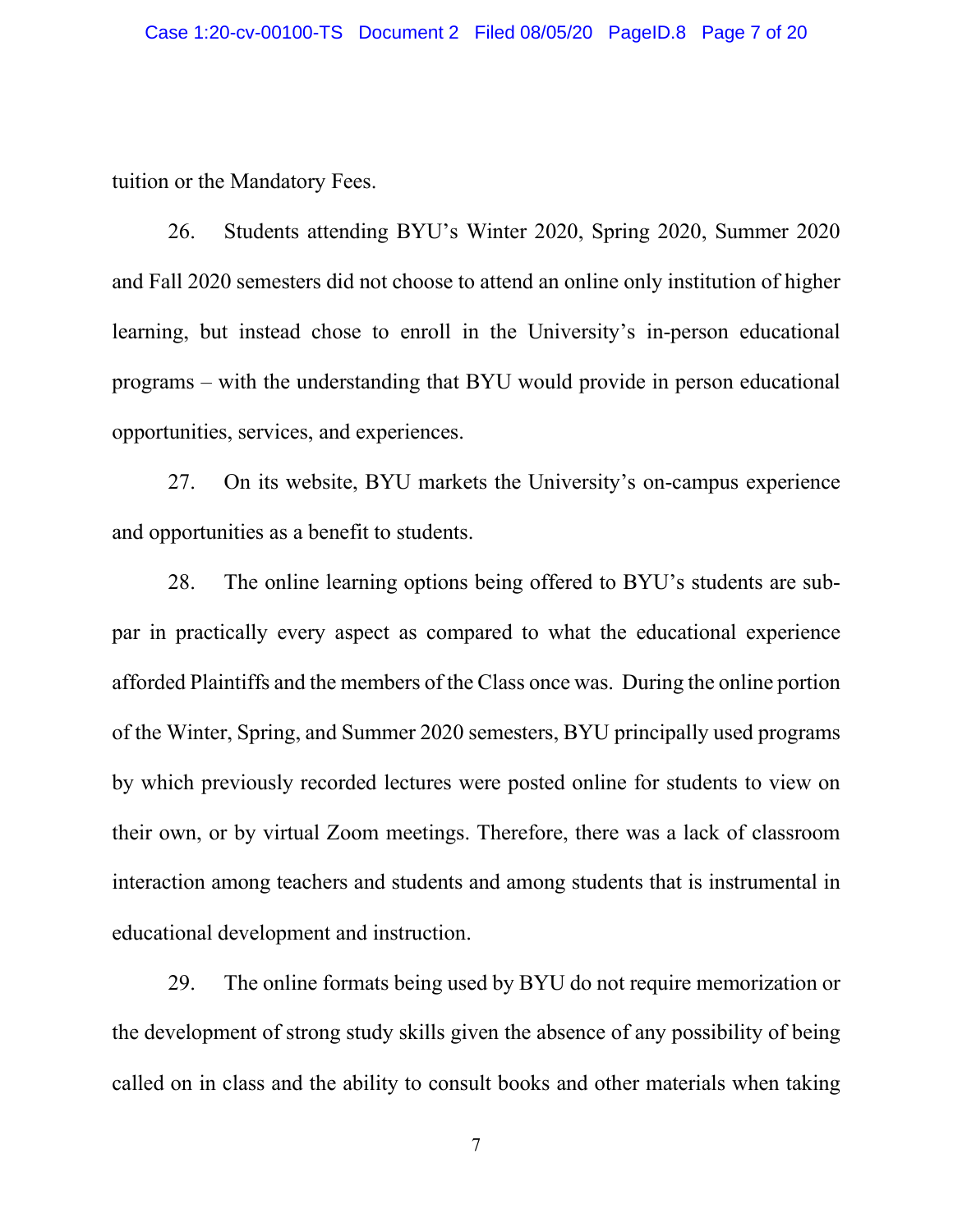exams. Further, the ability to receive a Pass/No Pass grade rather than a letter grade provides educational leniency that the students would not otherwise have with the in-person letter grading education that was paid for and expected.

30. Students, like Plaintiff, have been deprived of the opportunity for collaborative learning and in-person dialogue, feedback, and critique.

31. Access to facilities such as libraries, laboratories, computer labs, and study rooms, are integral to a college education.

32. Access to activities offered by campus life fosters intellectual and academic development and independence, and networking for future careers.

33. BYU priced the tuition and Mandatory fees based on the in person educational services, opportunities and experiences it was providing on campus.

34. The University has not made any refund of any portion of the tuition Plaintiff and the members of the Class paid for the semesters affected by Covid-19.

35. The University has not refunded any portion of the Mandatory Fees it collected from Plaintiff and the members of the Class for the affected semester even though it closed or ceased operating the services and facilities for which the Mandatory Fees were intended to pay.

36. Plaintiff and the Class members are therefore entitled to a pro-rated refund of the tuition and Mandatory Fee they paid for the Spring 2020 semester for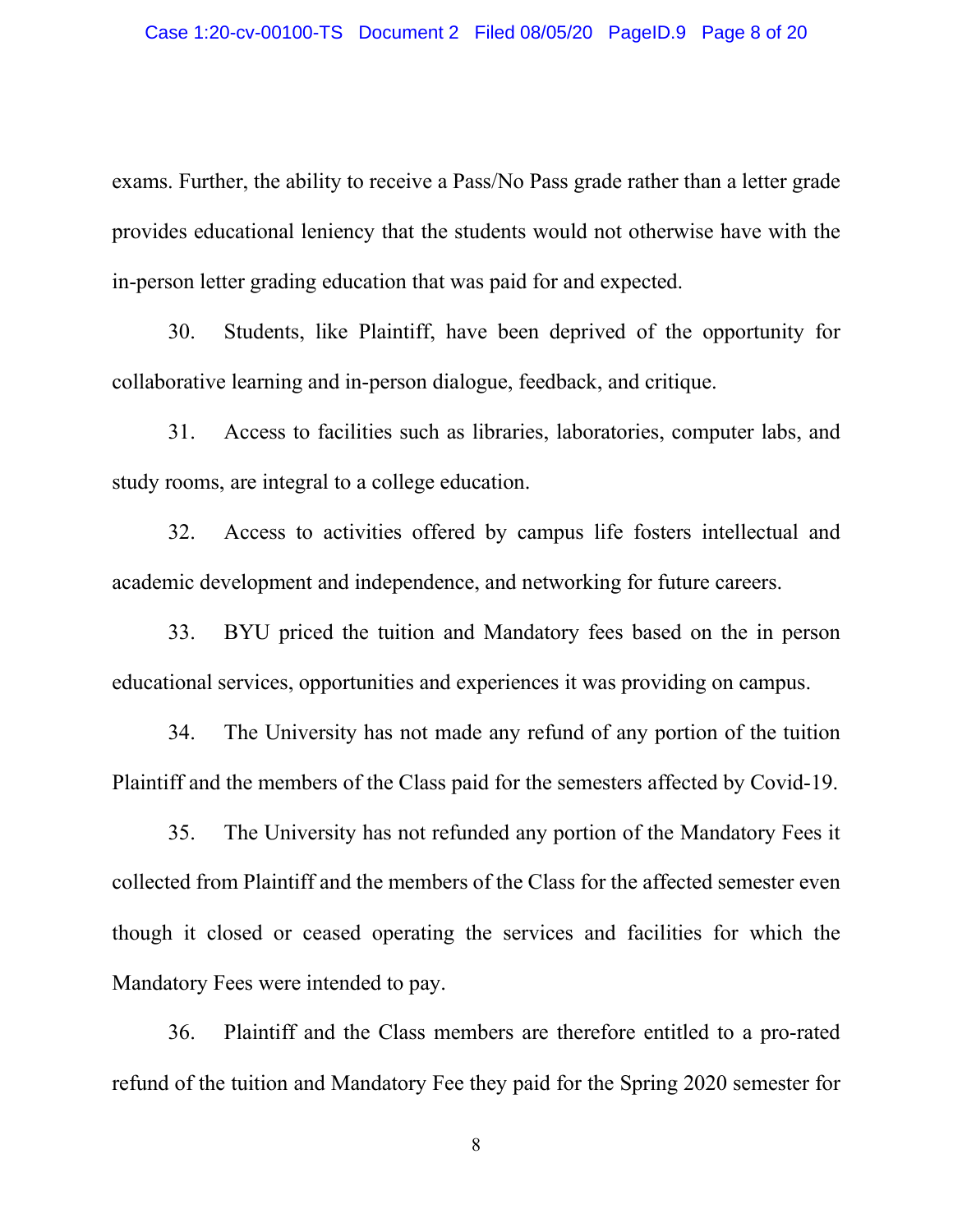the remaining days of that semester after classes moved from in-person to online and facilities were closed.

37. Defendant's practice of failing to provide reimbursements for tuition and Mandatory Fees despite the diminished value of the education and other experiences that it provided, and the reduced benefits associated with the fees, as alleged herein, violates generally accepted principles of business conduct.

# **CLASS ACTION ALLEGATIONS**

38. Plaintiffs brings this case individually and, pursuant to Fed. R. Civ. P. 23, on behalf of the class defined as:

> All persons who paid tuition and/or the Mandatory Fees for a student to attend in-person class(es) during the Winter 2020, Spring 2020, Summer 2020, or any other semester affected by Covid-19 at BYU but had their class(es) moved to online learning (the "Class").

39. Plaintiffs reserves the right to modify or amend the definition of the proposed Classes if necessary before this Court determines whether certification is appropriate.

40. This action has been brought and may properly be maintained on behalf of the Class proposed herein under the criteria of Fed. R. Civ. P. 23 and other statutes and case law regarding class action litigation in the Federal Court.

41. The Class is so numerous that joinder of all members is impracticable. Although the precise number of Class members is unknown to Plaintiff, the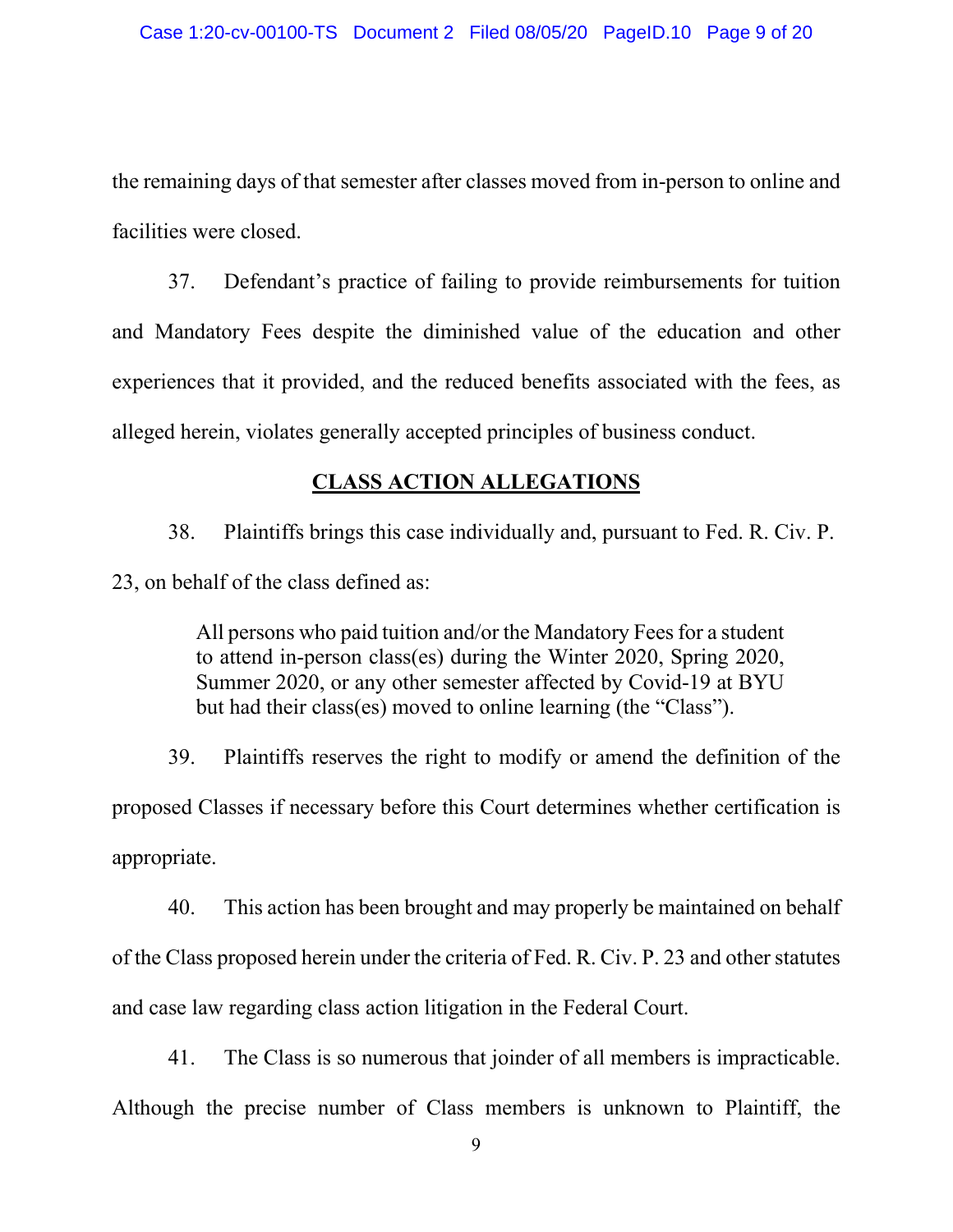University has reported that an aggregate of 33,000 or more undergraduate and graduate students were enrolled for the 2019-2020 school year. The names and addresses of all such students are known to the University and can be identified through the University's records. Class members may be notified of the pendency of this action by recognized, Court-approved notice dissemination methods, which may include U.S. Mail, electronic mail, Internet postings, and/or published notice.

42. The questions here are ones of common or general interest such that there is a well-defined community of interest among the class members. These questions predominate over questions that may affect only individual members of the classes because BYU has acted on grounds generally applicable to the classes. Such common legal or factual questions include, but are not limited to:

- a. Whether the University accepted money from Plaintiff and the Class members in exchange for the promise to provide an in-person and oncampus live education, as well as certain facilities and services throughout the semesters affected by Covid-19;
- b. Whether Defendant breached its contracts with Plaintiff and the members of the Class by failing to provide them with an in-person and on-campus live education after March 13, 2020;
- c. Whether Defendant breached its contracts with Plaintiff and the Class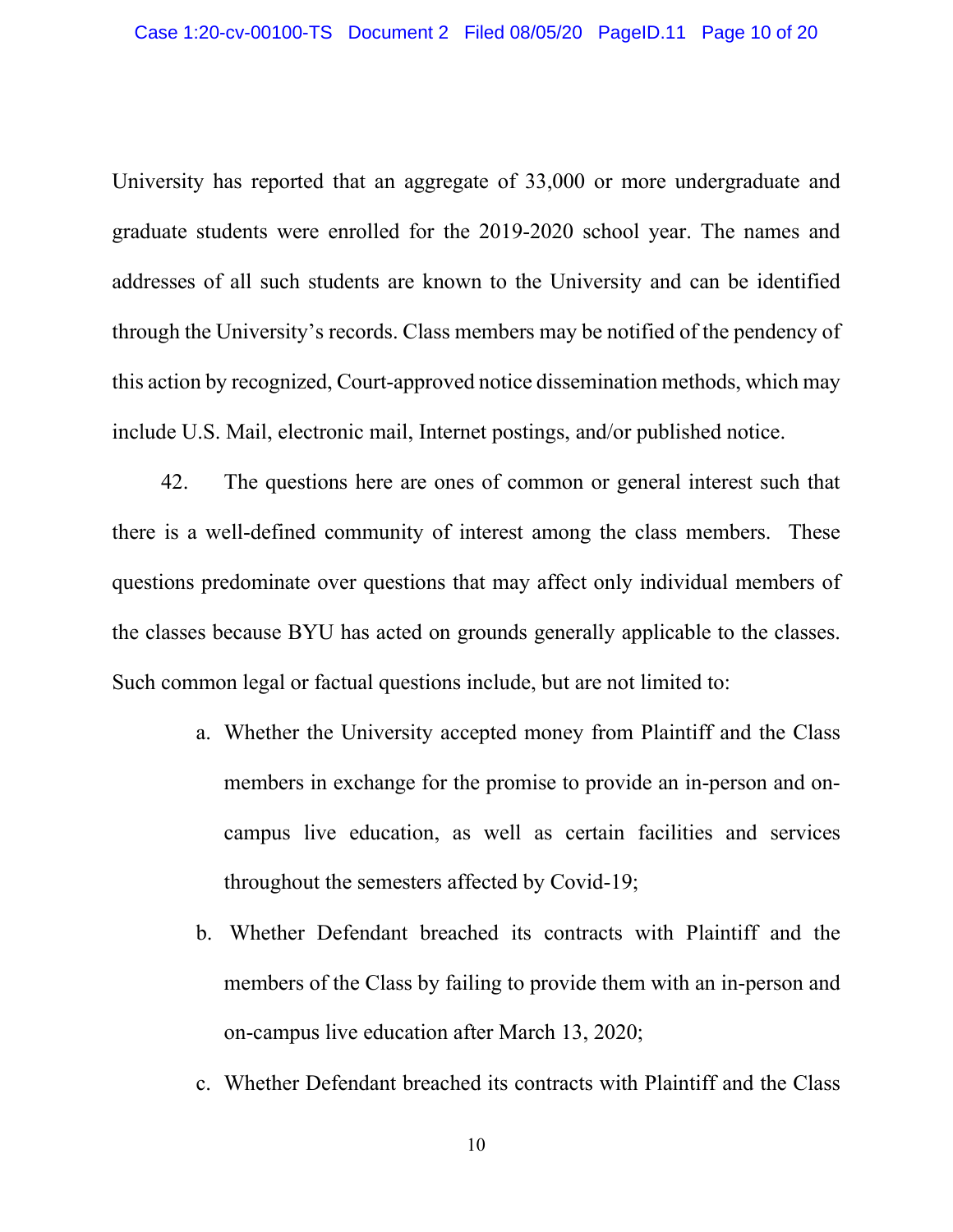by failing to provide the services and facilities to which the Mandatory Fees pertained after mid-March 2020; and

- d. Whether Defendant breached the covenant of good faith and fair dealing with Plaintiff and the members of the Class by failing to provide them with an in-person and on-campus live education after March 13, 2020;
- e. Whether Defendant breached the covenant of good faith and fair dealing with Plaintiff and the members of the Class by failing to provide the services and facilities to which the Mandatory Fees pertained after mid-March 2020;
- f. Whether it is unjust for BYU to keep funds it collected in advance for services it ultimately did not render;
- g. The amount of damages and other relief to be awarded to Plaintiff and the Class members.

43. Plaintiff's claims are typical of the claims of the members of the Class because Plaintiffs and the other Class members each contracted with Defendant for it to provide an in-person and on-campus live education for the tuition they paid and the services and facilities for the Mandatory Fee that they paid, that the University stopped providing in mid-March.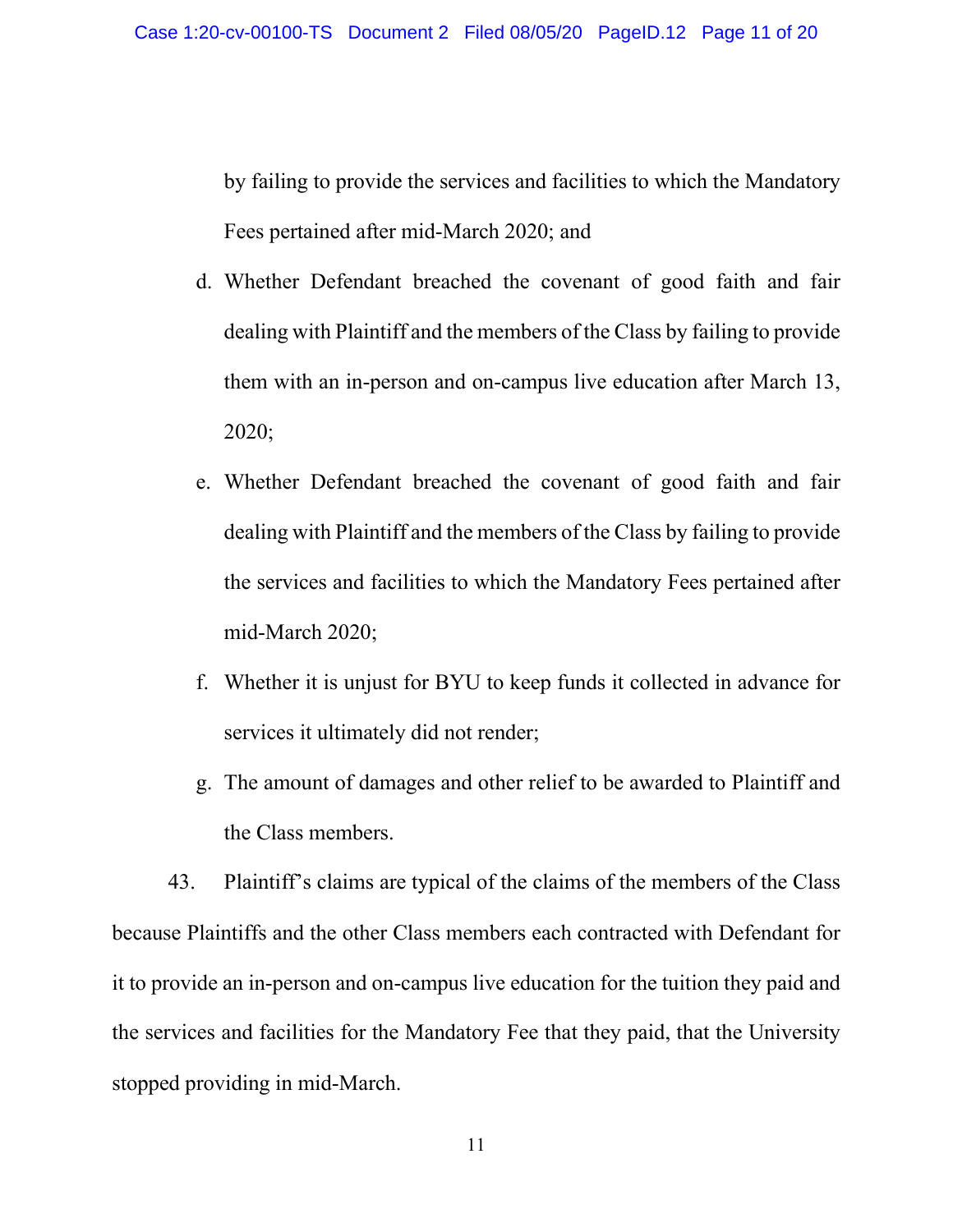- 44. Plaintiff is a more than adequate class representative. In particular:
	- a) Plaintiff is committed to the vigorous prosecution of this action on behalf of themselves and all others similarly situated and has retained competent counsel experienced in the prosecution of class actions and, in particular, class action litigation;
	- b) because his interests do not conflict with the interests of the other Class members who he seeks to represent;
	- c) Plaintiff anticipates no difficulty in the management of this litigation as a class action; and
	- d) Plaintiff's legal counsel has the experience as counsel in large class action cases, as well as the financial and legal resources to meet the substantial costs and legal issues associated with this type of litigation.

45. Class members' interests will be fairly and adequately protected by Plaintiff and their counsel.

46. It is impracticable to bring members of the Classes individual claims before the Court. Class treatment permits a large number of similarly situated persons or entities to prosecute their common claims in a single forum simultaneously, efficiently, and without the unnecessary duplication of evidence, effort, expense, or the possibility of inconsistent or contradictory judgments that numerous individual actions would engender. The benefits of the class mechanism, including providing injured persons or entities with a method for obtaining redress on claims that might not be practicable to pursue individually, substantially outweigh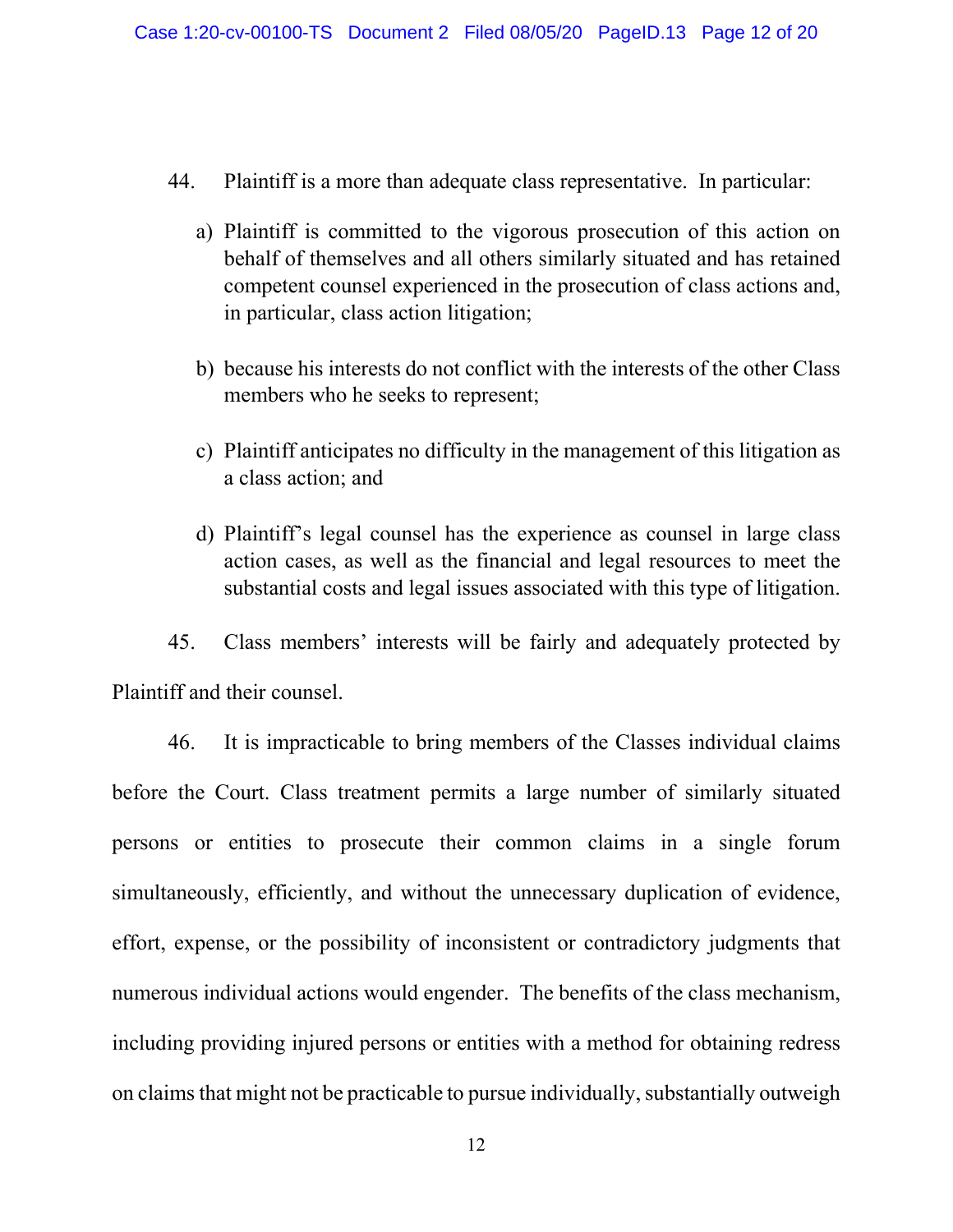any difficulties that may arise in the management of this class action. A class action is superior to other available methods for the fair and efficient adjudication of this litigation. The damages or financial detriment suffered by individual Class members are relatively small compared to the burden and expense of individual litigation of their claims against the University. It would, thus, be virtually impossible for the Class, on an individual basis, to obtain effective redress for the wrongs committed against them. Furthermore, individualized litigation would create the danger of inconsistent or contradictory judgments arising from the same set of facts. Individualized litigation would also increase the delay and expense to all parties and the court system from the issues raised by this action. By contrast, the class action device provides the benefits of adjudication of these issues in a single proceeding, economies of scale, and comprehensive supervision by a single court, and presents no unusual management difficulties under the circumstances.

47. Plaintiff believes it is proper to proceed under Fed. R. Civ. P. 23(b)(1)-  $(b)(3)$ .

#### **FIRST CLAIM FOR RELIEF**

## **BREACH OF CONTRACT (On Behalf of Plaintiffs and the Class)**

48. Plaintiff repeats and re-alleges the factual allegations above, as if fully alleged herein, including those made in paragraphs 1 through 45 above.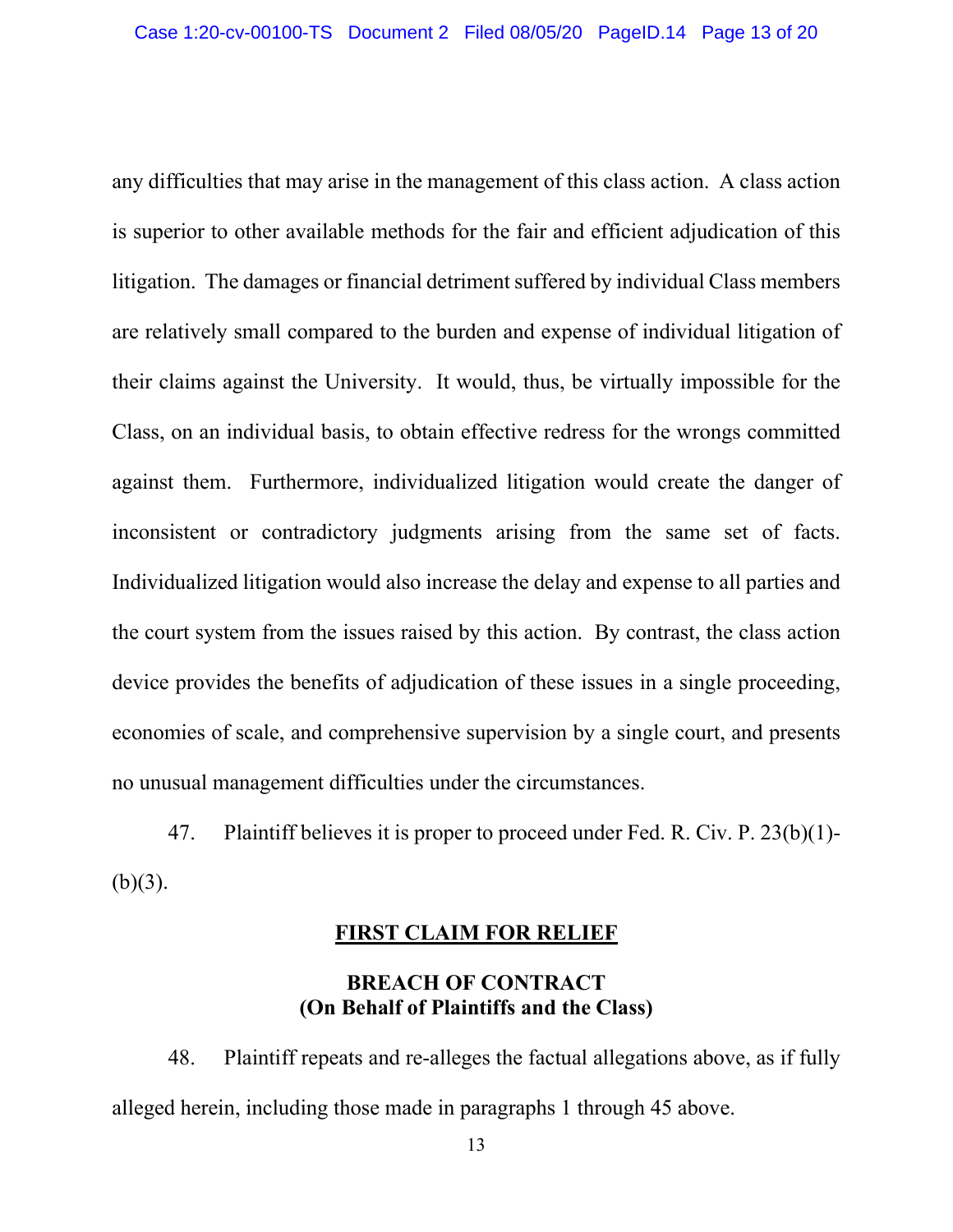49. Plaintiff brings this claim individually and on behalf of the members of the Class.

50. By paying the University tuition and the Mandatory Fees for the Winter, Spring, and Summer 2020 semesters, the University agreed to, among other things, provide an in-person and on-campus live education as well as the services and facilities to which the Mandatory fees they paid pertained throughout those semesters. As a result, Plaintiff and each member of the Class entered into a binding contract with the University.

51. BYU has held that its in-person educational opportunities, experiences, and services are of substantial value.

52. BYU has agreed to provide in-person educational opportunities, experiences, and services to enrolled students.

53. BYU has promoted its in-person educational services as being valuable to students' educational experiences and their develop.

54. In marketing materials and other documents provided to the Named Plaintiff, Defendants promoted the value of the in-person education experiences, opportunities, and services that Defendants provided.

55. Defendants provided Plaintiffs with an acceptance letter that the Named Plaintiff accepted based on the promise of in-person educational experiences,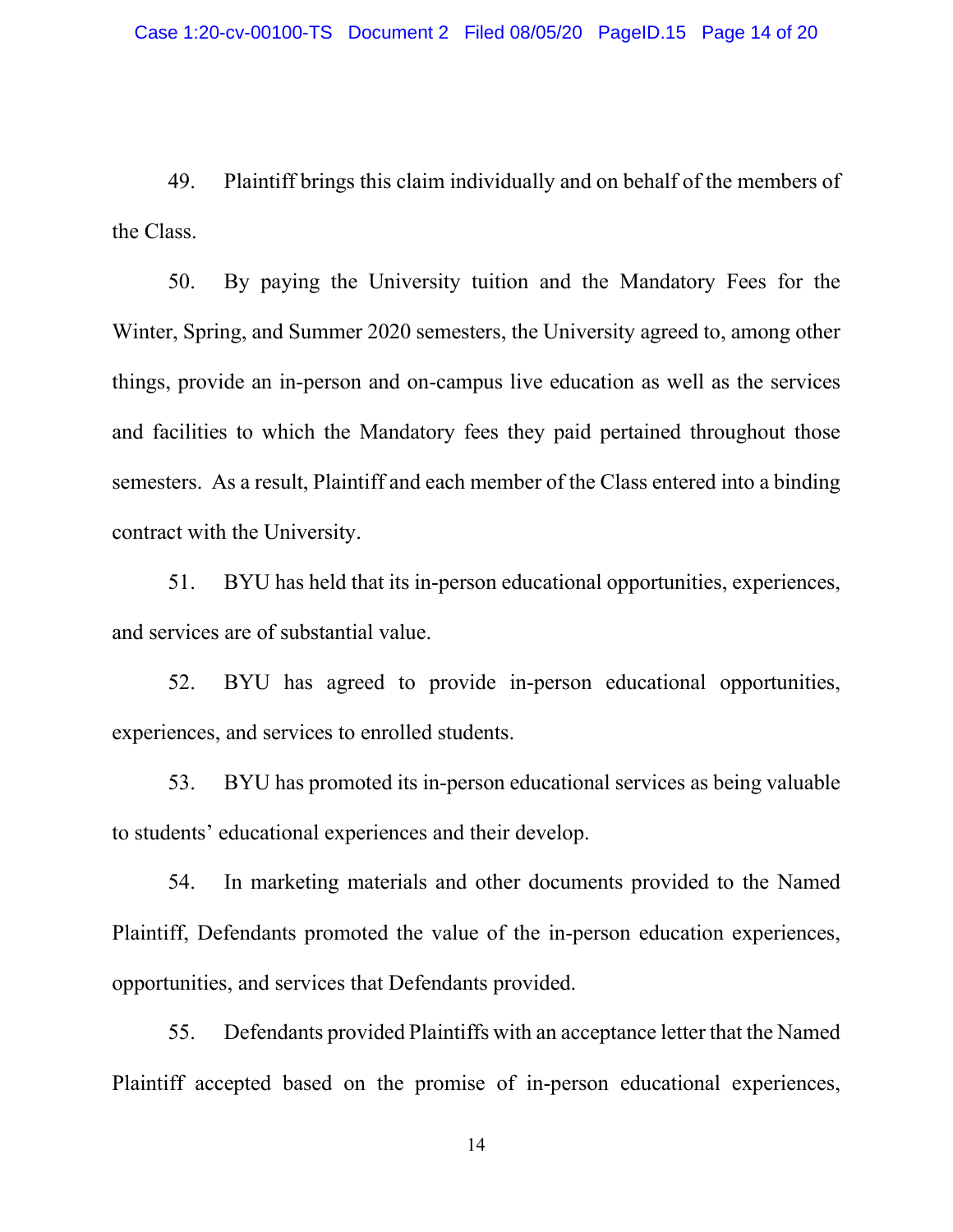opportunities, and services that Defendants would provide.

56. The University has breached its contract with Plaintiff and the Class by failing to provide the promised in-person and on-campus live education as well as the services and facilities to which the Mandatory Fees pertained throughout the semesters affected by Covid-19, yet has retained monies paid by Plaintiff and the Class for a live in-person education and access to these services and facilities during these semesters.

57. Plaintiff and the members of the Class have therefore been denied the benefit of their bargain.

58. Plaintiffs and members of the putative Classes have performed all of the obligations on them pursuant to their agreement – including by making such payments or securing student loans or scholarships to pay for such education.

59. Plaintiffs and the members of the Class have suffered damage as a direct and proximate result of the University's breach in the amount of the prorated portion of the tuition and Mandatory Fee they each paid during the portion of time the semesters affected by Covid-19 in which in-person classes were discontinued and facilities were closed by the University.

60. The University should return such portions of the tuition and Mandatory Fee to Plaintiffs and each Class Member.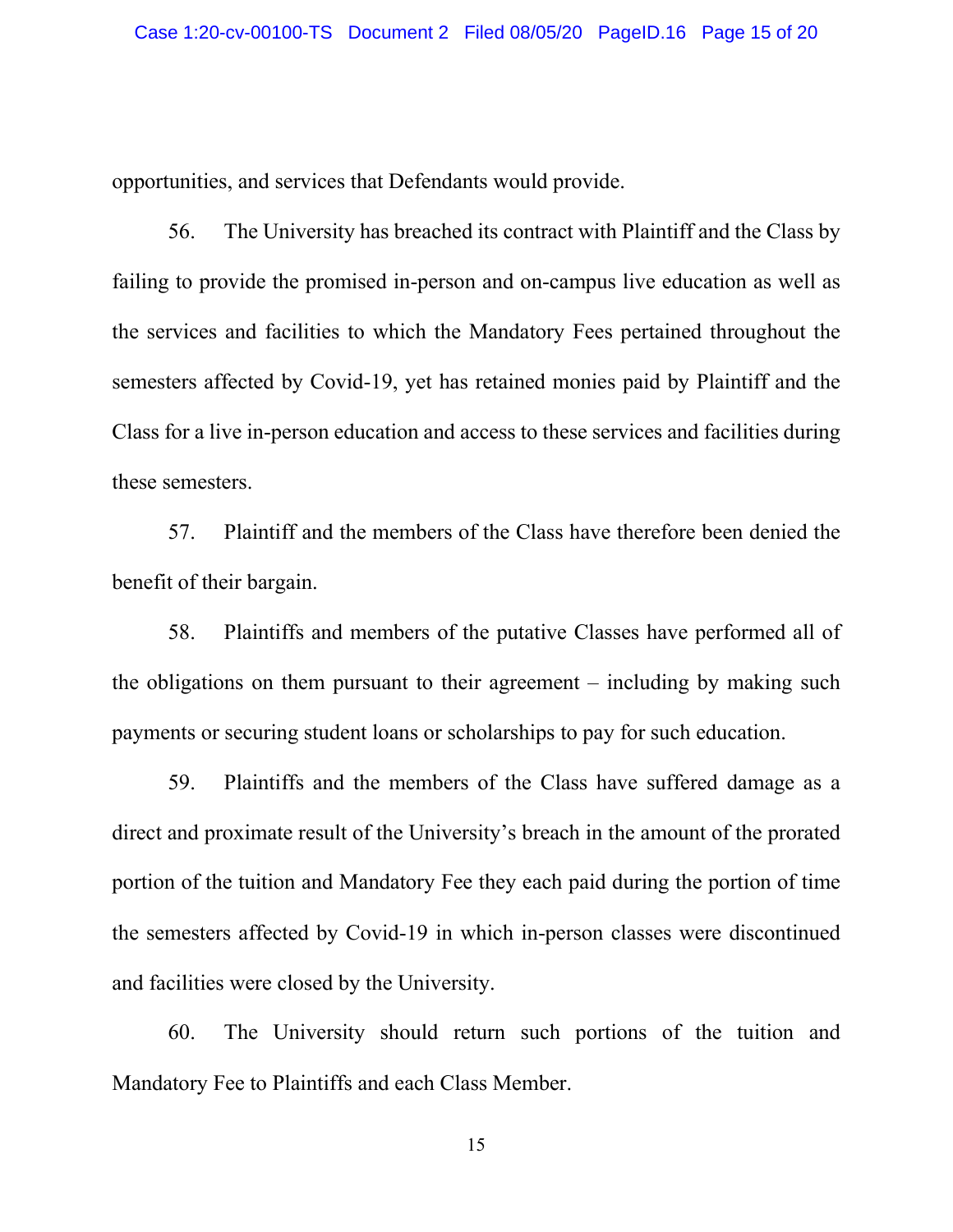## **SECOND CLAIM FOR RELIEF UNJUST ENRICHMENT (On Behalf of Plaintiffs and the Class)**

61. Plaintiffs incorporates the allegations by reference as if fully set forth herein, including those made in paragraphs 1 through 59 above.

62. By paying the University tuition and the Mandatory Fees for the Winter, Spring, Summer semesters, the University agreed to, among other things, provide an in-person and on-campus live education as well as the services and facilities to which the Mandatory Fees they paid pertained throughout those affected semesters.

63. Defendants have retained the benefits of the amount of tuition and fees that Plaintiffs have provided – without providing the benefits that Plaintiffs are owed.

64. For example, Defendants failed to provide Plaintiff and Class Members access to any on-campus facility after March 13, 2020. Yet Defendants assessed Plaintiffs with tuition and fees that covered the cost of upkeep and maintenance of such facilities, services, costs, and expenses.

65. Plaintiffs were not able to access such facilities or services remotely.

66. Plaintiffs paid tuition and fees with the expressed understanding that such costs included the in-person classes, services, opportunities, and experiences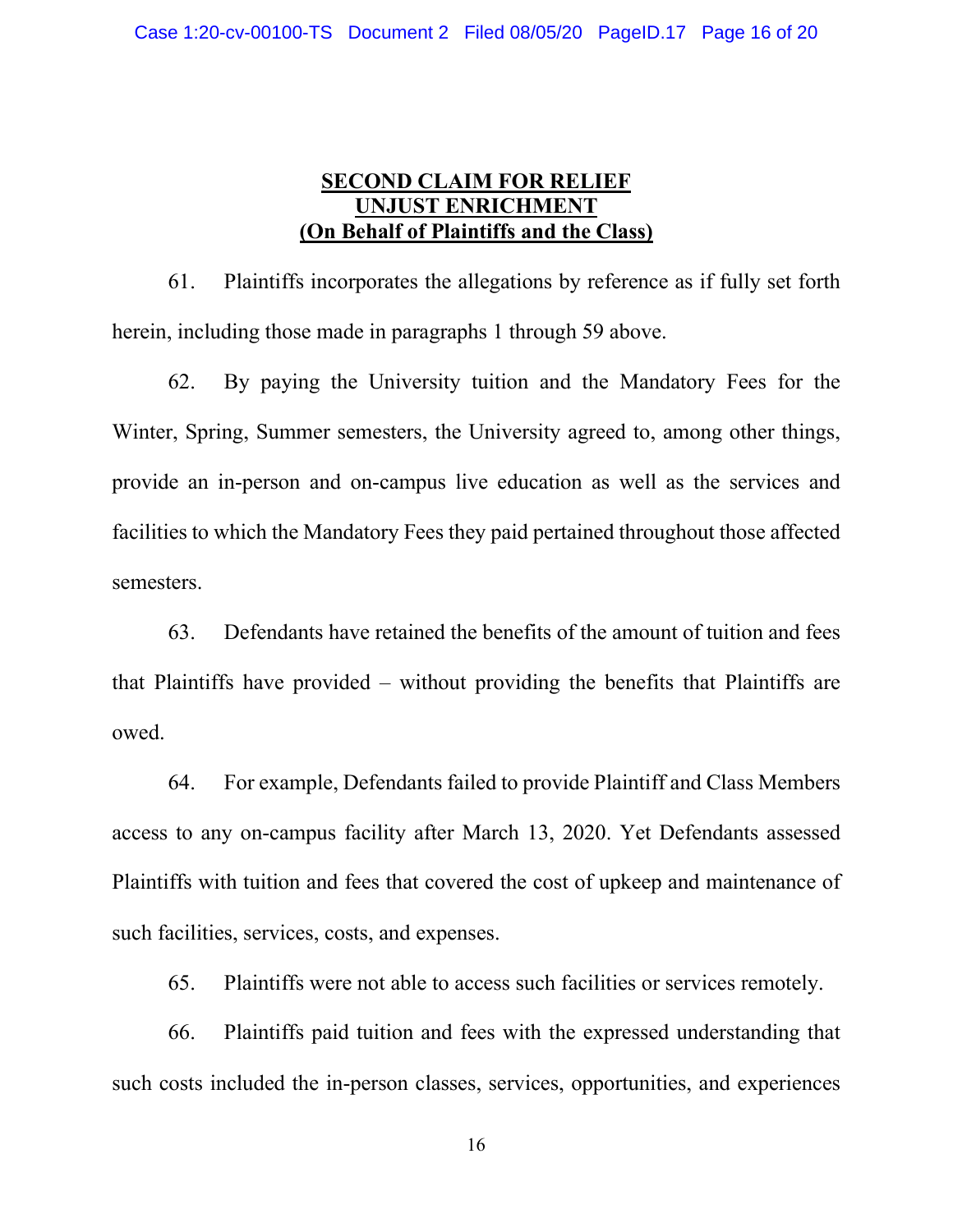that BYU have previously marketed, promoted, or made available prior to Covid-19.

67. Defendants have been unjustly enriched by Plaintiffs' payment of tuition and fees.

68. Despite not being able to provide such services, BYU failed to provide reimbursements for tuition and fees despite the diminished value of the education and other experiences that it provided and the reduced benefits associated with the fees.

69. Plaintiffs and members of the putative Classes have sustained monetary damages as a result of each of Defendant's breaches of the covenant of good faith and fair dealing.

70. It is unjust for Defendant to keep funds it charged and collected in advance for promised services the University ultimately did not render.

#### **PRAYER FOR RELIEF**

WHEREFORE, Plaintiffs respectfully requests that judgment be entered in favor of Plaintiffs and the Class against Defendant as follows:

> (a) For an order certifying the Class under the Fed. R. Civ. P. and naming Plaintiffs as representative of the Class and Plaintiff's attorneys as Class Counsel to represent the Class;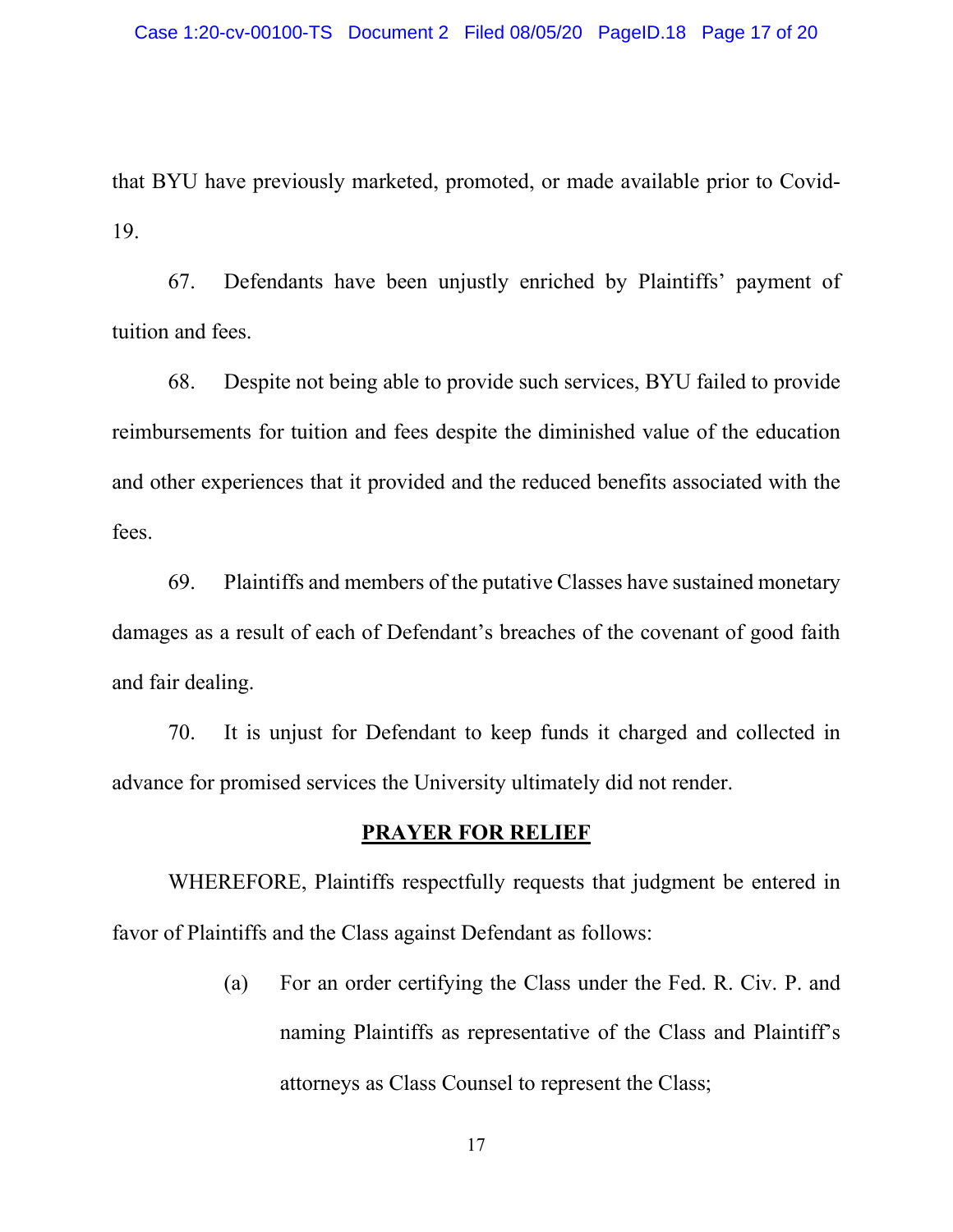- (b) For an order finding in favor of Plaintiffs and the Class on all counts asserted herein;
- (c) For compensatory damages in an amount to be determined by the trier of fact;
- (d) For an order compelling disgorgement of the ill-gotten gains derived by Defendant from its misconduct;
- (e) For an order of restitution and all other forms of equitable monetary relief;
- (f) For an order awarding Plaintiff's reasonable attorneys' fees, costs, and expenses;
- (g) For an order awarding pre- and post-judgment interest on any amounts awarded; and,
- (h) For an order awarding such other and further relief as may be just and proper, including injunctive relief and declaratory relief.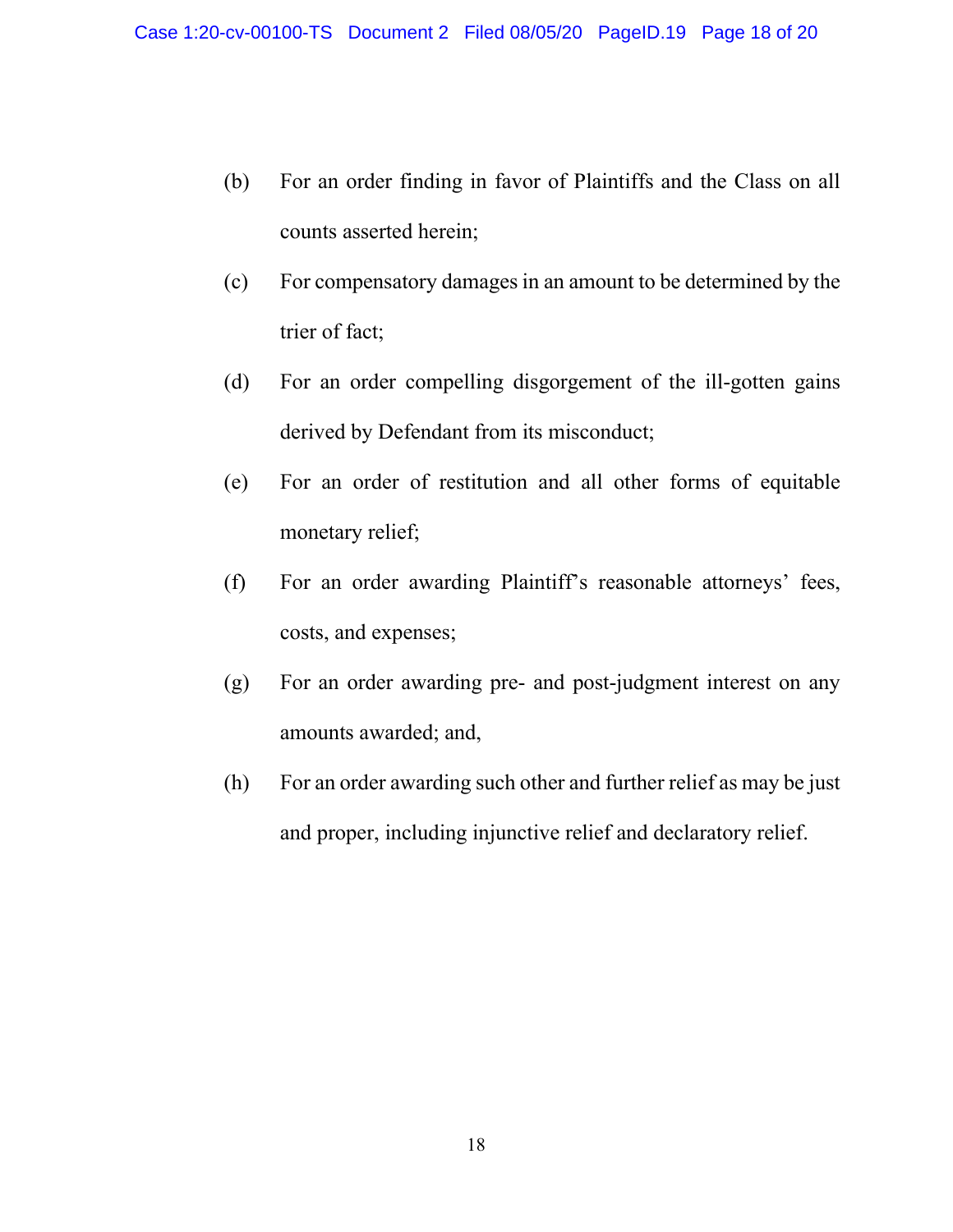# **DEMAND FOR TRIAL BY JURY**

Plaintiffs demands a trial by jury of any and all issues in this action so triable

of right.

Dated: Aug. 5, 2020 Respectfully submitted,

/s/ Michael J. Watton Michael J. Watton, Esq. Utah Bar No. 15806 **WATTON LAW GROUP** 405 South Main Street, Suite 875 Salt Lake City, Utah 84111 801-363-0130 mwatton@wattongroup.com

Jeffrey K. Brown, Esq. *(To apply Pro Hac Vice)* Michael Tompkins, Esq. *(To apply Pro Hac Vice)* Brett R. Cohen, Esq. *(To apply Pro Hac Vice)* **LEEDS BROWN LAW, P.C.** One Old Country Road, Suite 347 Carle Place, NY 11514 (516) 873-9550 jbrown@leedsbrownlaw.com mtompkins@leedsbrownlaw.com bcohen@leedsbrownlaw.com Jason P. Sultzer, Esq. *(To apply Pro Hac* 

*Vice)* Jeremy Francis, Esq. *(To apply Pro Hac Vice)*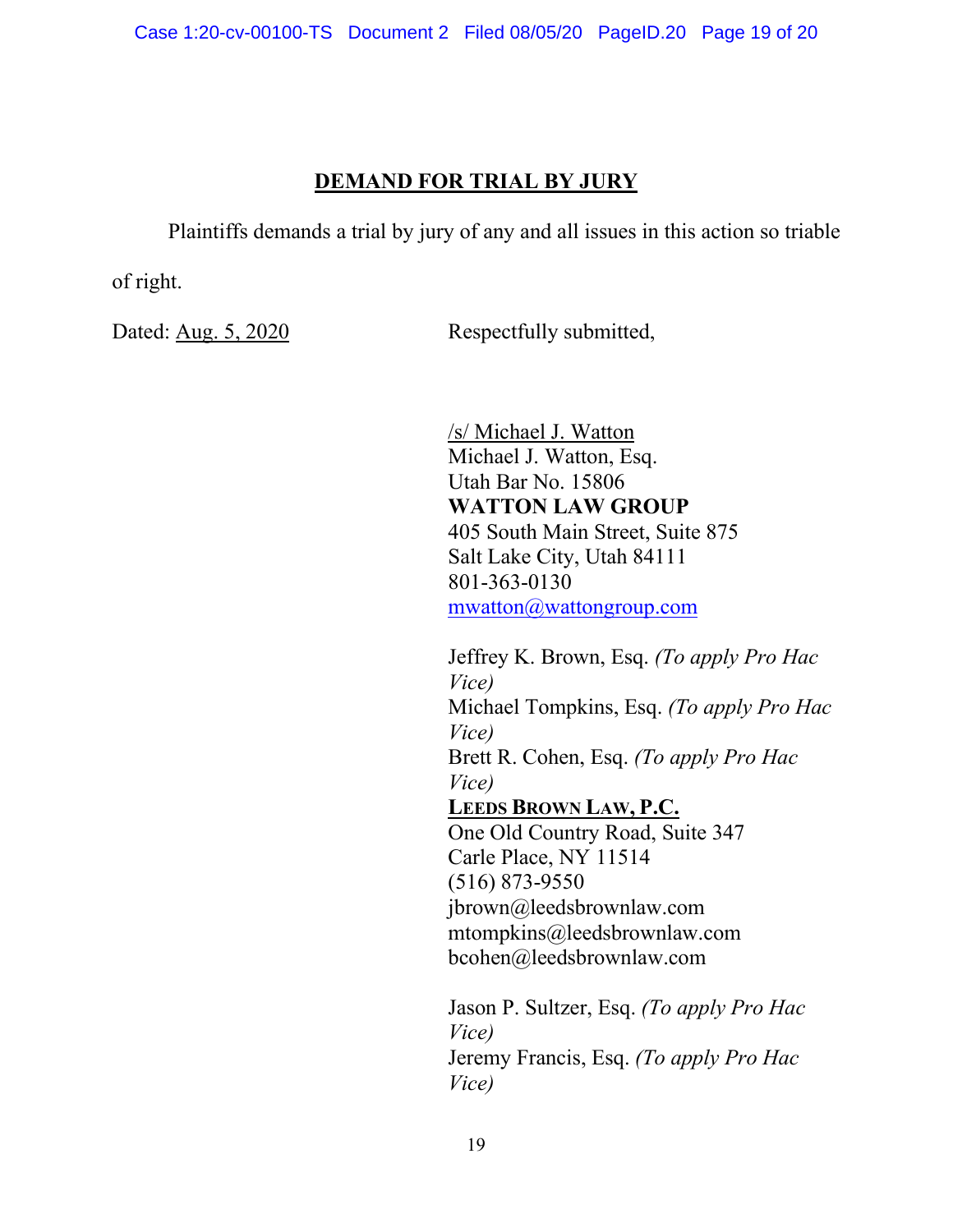# **THE SULTZER LAW GROUP P.C.**

270 Madison Avenue, Suite 1800 New York, NY 10016 Telephone: (212) 969-7810 sultzerj@thesultzerlawgroup.com francisj@thesultzerlawgroup.com

*Counsel for Plaintiffs and Proposed Class*